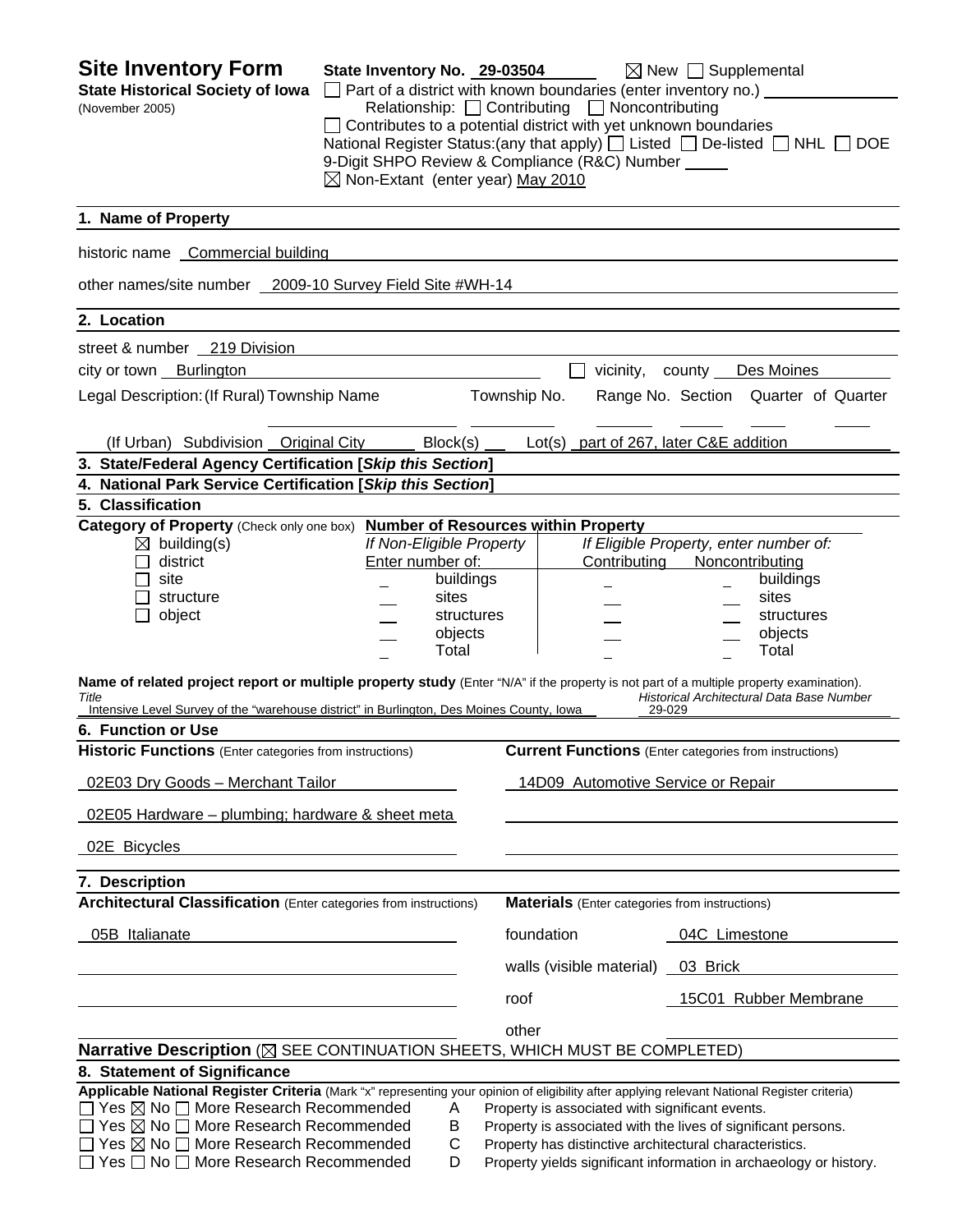| County<br>Des Moines<br>Address 219 Division                                                                                                                                                                                                                                                                                                                                                                                                                                                                                                                                                                                                                                                                                                                                                                                                                                                                                                                                                                                                                                                                                                                                                                      | Site Number 29-03504                                                                                                                                                                                                                                                                                         |
|-------------------------------------------------------------------------------------------------------------------------------------------------------------------------------------------------------------------------------------------------------------------------------------------------------------------------------------------------------------------------------------------------------------------------------------------------------------------------------------------------------------------------------------------------------------------------------------------------------------------------------------------------------------------------------------------------------------------------------------------------------------------------------------------------------------------------------------------------------------------------------------------------------------------------------------------------------------------------------------------------------------------------------------------------------------------------------------------------------------------------------------------------------------------------------------------------------------------|--------------------------------------------------------------------------------------------------------------------------------------------------------------------------------------------------------------------------------------------------------------------------------------------------------------|
| City<br><b>Burlington</b>                                                                                                                                                                                                                                                                                                                                                                                                                                                                                                                                                                                                                                                                                                                                                                                                                                                                                                                                                                                                                                                                                                                                                                                         | District Number __________                                                                                                                                                                                                                                                                                   |
| <b>Criteria Considerations</b><br>$\Box$ A Owned by a religious institution or used<br>for religious purposes.<br>B Removed from its original location.<br>C A birthplace or grave.<br>$\Box$ D A cemetery                                                                                                                                                                                                                                                                                                                                                                                                                                                                                                                                                                                                                                                                                                                                                                                                                                                                                                                                                                                                        | $\Box$ E A reconstructed building, object, or structure.<br>$\Box$ F A commemorative property.<br>□ G Less than 50 years of age or achieved significance within the past<br>50 years.                                                                                                                        |
| Areas of Significance (Enter categories from instructions)                                                                                                                                                                                                                                                                                                                                                                                                                                                                                                                                                                                                                                                                                                                                                                                                                                                                                                                                                                                                                                                                                                                                                        | <b>Significant Dates</b><br>Construction date<br>1870<br>$\boxtimes$ check if circa or estimated date                                                                                                                                                                                                        |
|                                                                                                                                                                                                                                                                                                                                                                                                                                                                                                                                                                                                                                                                                                                                                                                                                                                                                                                                                                                                                                                                                                                                                                                                                   | Other dates, including renovation                                                                                                                                                                                                                                                                            |
| <b>Significant Person</b><br>(Complete if National Register Criterion B is marked above)                                                                                                                                                                                                                                                                                                                                                                                                                                                                                                                                                                                                                                                                                                                                                                                                                                                                                                                                                                                                                                                                                                                          | <b>Architect/Builder</b><br>Architect                                                                                                                                                                                                                                                                        |
|                                                                                                                                                                                                                                                                                                                                                                                                                                                                                                                                                                                                                                                                                                                                                                                                                                                                                                                                                                                                                                                                                                                                                                                                                   | <b>Builder</b>                                                                                                                                                                                                                                                                                               |
| Narrative Statement of Significance (X SEE CONTINUATION SHEETS, WHICH MUST BE COMPLETED)                                                                                                                                                                                                                                                                                                                                                                                                                                                                                                                                                                                                                                                                                                                                                                                                                                                                                                                                                                                                                                                                                                                          |                                                                                                                                                                                                                                                                                                              |
| 9. Major Bibliographical References                                                                                                                                                                                                                                                                                                                                                                                                                                                                                                                                                                                                                                                                                                                                                                                                                                                                                                                                                                                                                                                                                                                                                                               |                                                                                                                                                                                                                                                                                                              |
| Bibliography $\boxtimes$ See continuation sheet for citations of the books, articles, and other sources used in preparing this form<br>10. Geographic Data                                                                                                                                                                                                                                                                                                                                                                                                                                                                                                                                                                                                                                                                                                                                                                                                                                                                                                                                                                                                                                                        |                                                                                                                                                                                                                                                                                                              |
| <b>UTM References (OPTIONAL)</b>                                                                                                                                                                                                                                                                                                                                                                                                                                                                                                                                                                                                                                                                                                                                                                                                                                                                                                                                                                                                                                                                                                                                                                                  |                                                                                                                                                                                                                                                                                                              |
| Easting<br>Zone<br>Northing                                                                                                                                                                                                                                                                                                                                                                                                                                                                                                                                                                                                                                                                                                                                                                                                                                                                                                                                                                                                                                                                                                                                                                                       | Zone<br>Northing<br>Easting<br>$\overline{2}$                                                                                                                                                                                                                                                                |
| 1<br>3                                                                                                                                                                                                                                                                                                                                                                                                                                                                                                                                                                                                                                                                                                                                                                                                                                                                                                                                                                                                                                                                                                                                                                                                            | 4                                                                                                                                                                                                                                                                                                            |
|                                                                                                                                                                                                                                                                                                                                                                                                                                                                                                                                                                                                                                                                                                                                                                                                                                                                                                                                                                                                                                                                                                                                                                                                                   |                                                                                                                                                                                                                                                                                                              |
| See continuation sheet for additional UTM references or comments                                                                                                                                                                                                                                                                                                                                                                                                                                                                                                                                                                                                                                                                                                                                                                                                                                                                                                                                                                                                                                                                                                                                                  |                                                                                                                                                                                                                                                                                                              |
| 11. Form Prepared By                                                                                                                                                                                                                                                                                                                                                                                                                                                                                                                                                                                                                                                                                                                                                                                                                                                                                                                                                                                                                                                                                                                                                                                              |                                                                                                                                                                                                                                                                                                              |
| name/title Hal Morton, Volunteer                                                                                                                                                                                                                                                                                                                                                                                                                                                                                                                                                                                                                                                                                                                                                                                                                                                                                                                                                                                                                                                                                                                                                                                  | Rebecca Lawin McCarley, Consultant, Davenport, IA                                                                                                                                                                                                                                                            |
| organization Burlington Historic Preservation Commission                                                                                                                                                                                                                                                                                                                                                                                                                                                                                                                                                                                                                                                                                                                                                                                                                                                                                                                                                                                                                                                                                                                                                          | date February 18, 2010                                                                                                                                                                                                                                                                                       |
| street & number_ City Hall, 400 Washington Street                                                                                                                                                                                                                                                                                                                                                                                                                                                                                                                                                                                                                                                                                                                                                                                                                                                                                                                                                                                                                                                                                                                                                                 | telephone 319-753-8158                                                                                                                                                                                                                                                                                       |
| <b>Burlington</b><br>city or town___                                                                                                                                                                                                                                                                                                                                                                                                                                                                                                                                                                                                                                                                                                                                                                                                                                                                                                                                                                                                                                                                                                                                                                              | state lowa zip code 52601                                                                                                                                                                                                                                                                                    |
| ADDITIONAL DOCUMENTATION (Submit the following items with the completed form)                                                                                                                                                                                                                                                                                                                                                                                                                                                                                                                                                                                                                                                                                                                                                                                                                                                                                                                                                                                                                                                                                                                                     |                                                                                                                                                                                                                                                                                                              |
| <b>FOR ALL PROPERTIES</b>                                                                                                                                                                                                                                                                                                                                                                                                                                                                                                                                                                                                                                                                                                                                                                                                                                                                                                                                                                                                                                                                                                                                                                                         |                                                                                                                                                                                                                                                                                                              |
| Map: showing the property's location in a town/city or township.<br>1.<br>Site plan: showing position of buildings and structures on the site in relation to public road(s).<br>2.<br>3.<br>needs to be provided below on this particular inventory site:<br>Roll/slide sheet #<br>Frame/slot #<br>Roll/slide sheet #<br>Frame/slot #<br>Frame/slot #<br>Roll/slide sheet #<br>$\boxtimes$ See continuation sheet or attached photo & slide catalog sheet for list of photo roll or slide entries.<br>$\boxtimes$ Photos/illustrations without negatives are also in this site inventory file.<br>FOR CERTAIN KINDS OF PROPERTIES, INCLUDE THE FOLLOWING AS WELL<br>Farmstead & District: (List of structures and buildings, known or estimated year built, and contributing or noncontributing status)<br>1.<br>2.<br>Barn:<br>a. A sketch of the frame/truss configuration in the form of drawing a typical middle bent of the barn.<br>A photograph of the loft showing the frame configuration along one side.<br>b.<br>A sketch floor plan of the interior space arrangements along with the barn's exterior dimensions in feet.<br>c.<br>State Historic Preservation Office (SHPO) Use Only Below This Line | Photographs: representative black and white photos. If the photos are taken as part of a survey for which the Society is to be<br>curator of the negatives or color slides, a photo/catalog sheet needs to be included with the negatives/slides and the following<br>Date Taken<br>Date Taken<br>Date Taken |
| Concur with above survey opinion on National Register eligibility: $\Box$ Yes $\Box$ No $\Box$                                                                                                                                                                                                                                                                                                                                                                                                                                                                                                                                                                                                                                                                                                                                                                                                                                                                                                                                                                                                                                                                                                                    | More Research Recommended                                                                                                                                                                                                                                                                                    |
| This is a locally designated property or part of a locally designated district.                                                                                                                                                                                                                                                                                                                                                                                                                                                                                                                                                                                                                                                                                                                                                                                                                                                                                                                                                                                                                                                                                                                                   |                                                                                                                                                                                                                                                                                                              |
| Comments:                                                                                                                                                                                                                                                                                                                                                                                                                                                                                                                                                                                                                                                                                                                                                                                                                                                                                                                                                                                                                                                                                                                                                                                                         |                                                                                                                                                                                                                                                                                                              |
| Evaluated by (name/title):                                                                                                                                                                                                                                                                                                                                                                                                                                                                                                                                                                                                                                                                                                                                                                                                                                                                                                                                                                                                                                                                                                                                                                                        | Date:                                                                                                                                                                                                                                                                                                        |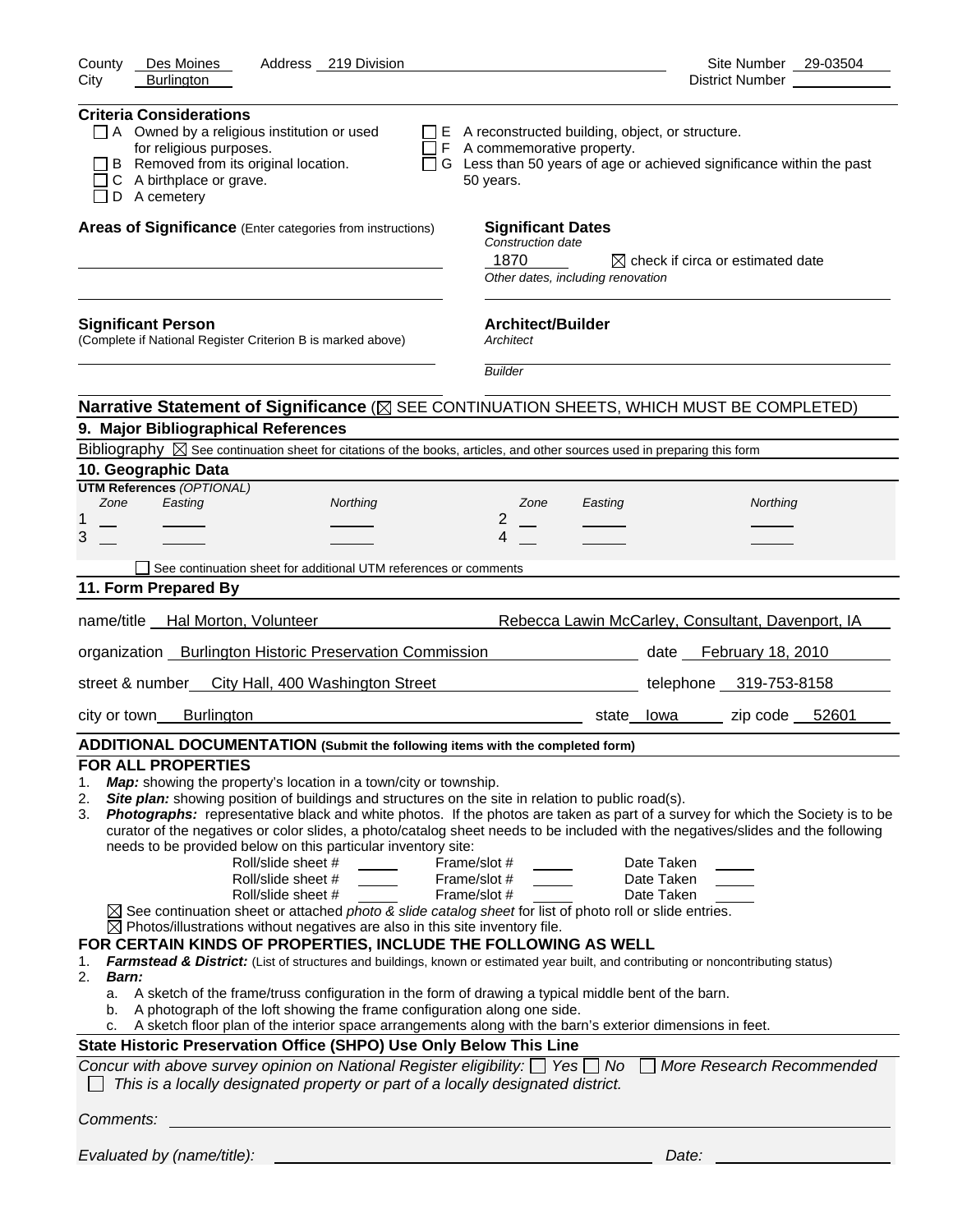# **Iowa Site Inventory Form** Related District Number **Related District Number Continuation Sheet**

Page 1

| Commercial building | Des Moines        |  |
|---------------------|-------------------|--|
| Name of Property    | County            |  |
| 219 Division        | <b>Burlington</b> |  |
| Address             | City              |  |

#### **7. Narrative Description**

This was a two-story brick Italianate building, which was demolished in May 2010. The storefront had been remodeled, and later windows inserted into the three arch window openings on the second story. In comparison with the two similar buildings to the east, this building had the strongest Italianate features remaining, including a bracketed cornice. A one-story addition had been constructed at the rear at an early date.

#### **8. Narrative Statement of Significance**

This building was demolished in May 2010 after the east wall collapsed on the building two doors east at 215 Division. The three buildings appear to have been built around the same time and shared party walls. The three were demolished with concerns for structural integrity and safety. Thus, this building does not contribute to a historic district nor is it individually eligible.

This building and the two to the east appear on the 1886 Sanborn map as small two-story buildings. The earliest known tenant in 219 was Swan Nilson, merchant tailor in 1879-1880. Nilson continued his business there until about 1895 (City Directories).

The 1898 Burlington Trade Review (October 4, p. 2) lists Otto Woellhaf at this address with a stoves, tinware, galvanized iron, roofing, brass and copper business. His business does not appear in the City Directory until the 1902-1903 edition. His business is listed in the City Directory at this address through the 1904-1905 edition, but relocated to 303 Division by the 1906 edition.

The County Transfer Records seem to indicate this property was acquired by Margt. Stephens and Anna Hohl & husbands in 1902. (It is possible that Margt. Stephens is the same person as Margt. or Margaretha Schwartz who began acquiring parcels of Original City Lot 267 in 1901 according to County Transfer Records.)

The 1910-1911 City Directory indicates Leopold Krieg operated a plumbing business at this address.

In the 1913-1914 City Directory is a listing at this address for Pettit & Son (J.R. & C.C.) laundry. Also listed at 219  $\frac{1}{2}$  (presumably upstairs, but possibly in the rear – a 1 story addition on the back appears on the 1931 Sanborn Map, but was not there on the 1900 Sanborn Map) is a resident, Mrs. Vannie Saldeen.

In the 1916-1917 City Directory, Rollie S. and Viola Duley are listed as residents in 219 Division. Rollie worked at Chittenden & Eastman.

The 1920-1921 City Directory lists a bicycle shop at this address, owned by Kenneth C. Doak, and a resident, Mrs. Cleo Lewis, at 219 ½. This appears to be the only bicycle shop listed in Burlington at the time. Kenneth Doak's shop was listed through the 1924, edition of the City Directory, but disappeared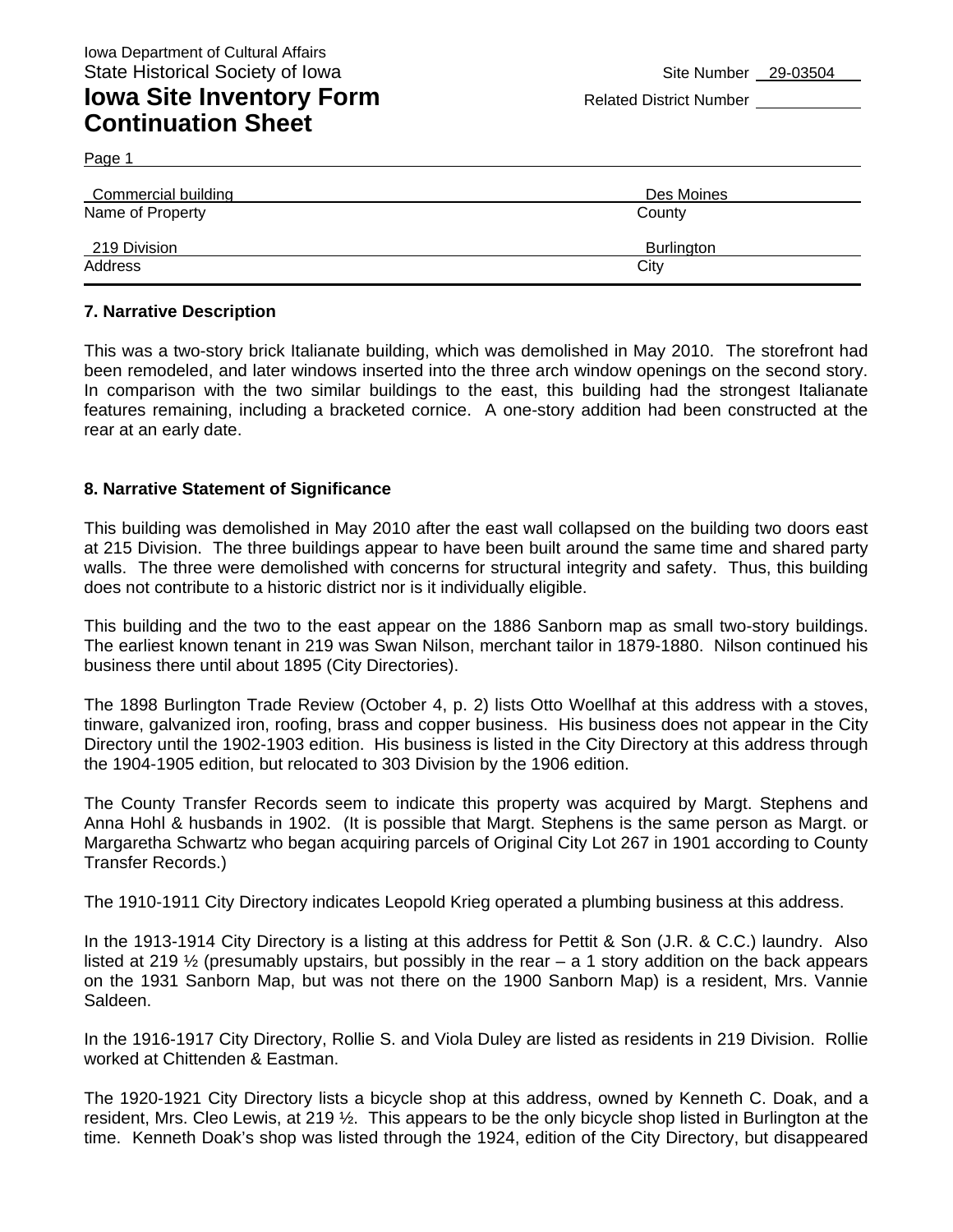### **Iowa Site Inventory Form** Related District Number **Related District Number Continuation Sheet**

Page 2

| Commercial building | Des Moines        |
|---------------------|-------------------|
| Name of Property    | County            |
| 219 Division        | <b>Burlington</b> |
| Address             | City              |

by the 1928 edition. Doak acquired the property from Anna Hohl & husband, et al, in 1923, and transferred the property to T.W. Kreichbaum in 1927.

After acquiring the property in 1927, Kreichbaum opened a hardware and sheet metal business (Kreichbaum & Dewein) which operated through about 1951, when the City Directory listed the property as vacant. J.W. Stockman was also involved with the business. During this period, Roy Ferris resided at 219 ½ from 1928 through 1947. T.W. Kreichbaum transferred the property to his son, Horace D. Kreichbaum, in 1933, who then transferred half interest in the property to Walter P. Kreichbaum in 1937, and the other half to James B. Kreichbaum in 1949. James acquired the other half interest from the estate of Walter in 1953.

The 1955 and 1957 City Directories list Red Dot Resale and Bargain Center Wholesale, respectively at 219 Division. The listing for 219 Division is "vacant" from 1960 through at least 1966. 219 ½ Division is listed as vacant from 1955 until 1966.

Lyle E. Tweedell and Arthur Wachutka acquired the property in 1962 from James B. and June E. Kreichbaum, who then transferred the property to Chittenden & Eastman in 1966. Chitenden & Eastman transferred the property to the Faith Temple Church of God in Christ in 1987. Currently, this building, along with those at 215 and 217 Division, are being used as an automotive repair shop.

#### **9. Major Bibliographical References**

City Directories, Burlington, Iowa, various dates. On microfiche at the Burlington Public Library

Sanborn Map Company. "Burlington, Iowa," Fire Insurance Maps. New York: Sanborn Map Company, 1886, 1892, 1900, 1931, 1952.

Transfer books, Des Moines County Auditor's Office, Burlington, Iowa

Burlington Trade Review, October 4, 1898, p. 2.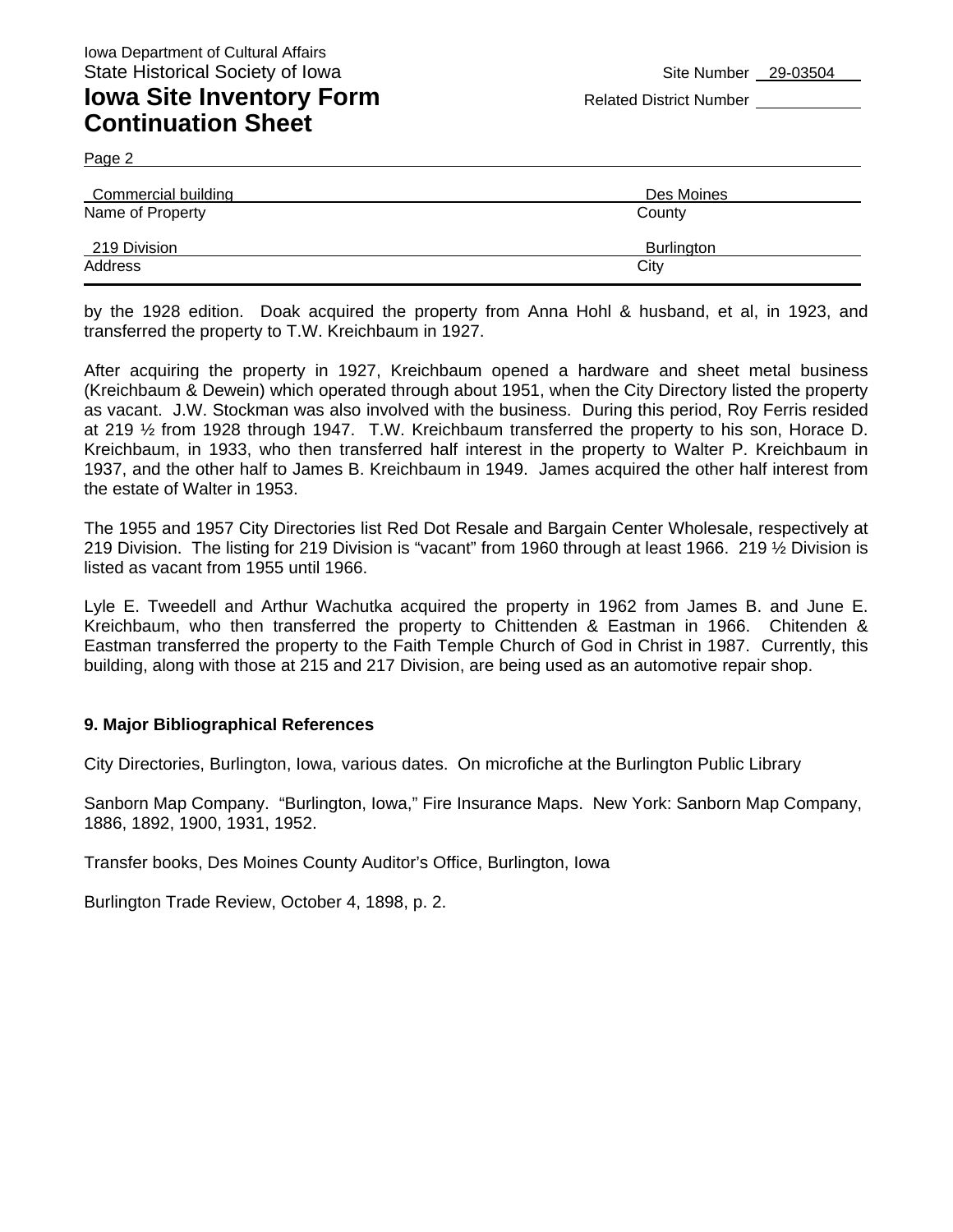## **Iowa Site Inventory Form** Related District Number **Continuation Sheet**

Page 3

| Commercial building | Des Moines        |
|---------------------|-------------------|
| Name of Property    | County            |
| 219 Division        | <b>Burlington</b> |
| Address             | City              |

### **Location map**



**Building plan (from assessor's website)** 

|    | 20<br>12' HI    |
|----|-----------------|
| 28 | ADDNT1<br>[560] |
|    | 20<br>$24'$ HI  |
| 54 | BLDG1<br>[1080] |
|    |                 |
|    |                 |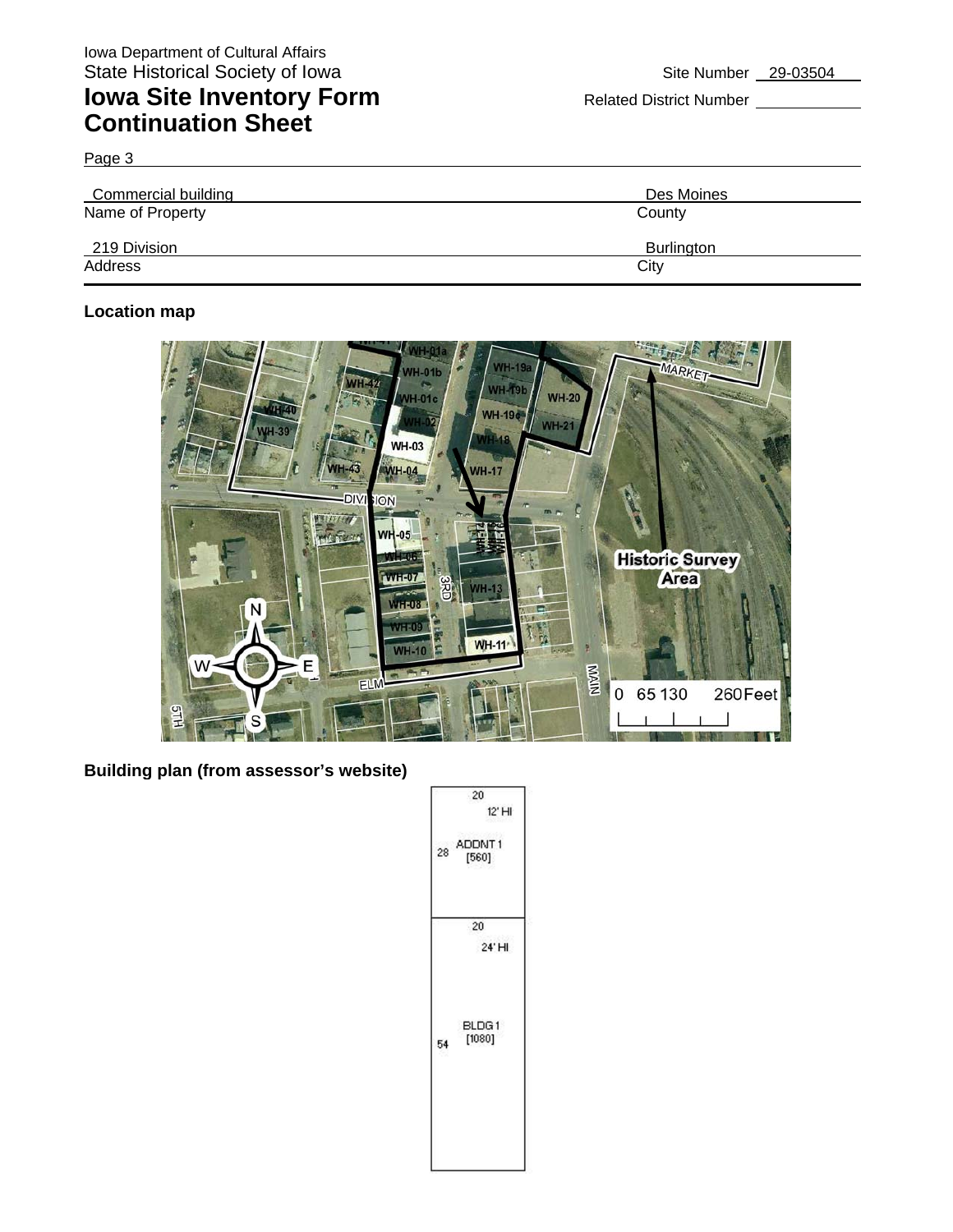## **Iowa Site Inventory Form** Related District Number **Continuation Sheet**

| Page 4              |            |
|---------------------|------------|
| Commercial building | Des Moines |
| Name of Property    | County     |
| 219 Division        | Burlington |
| Address             | City       |

#### **Photographs (digital images)**



**Building, looking southeast November 2, 2009 R.L. McCarley**